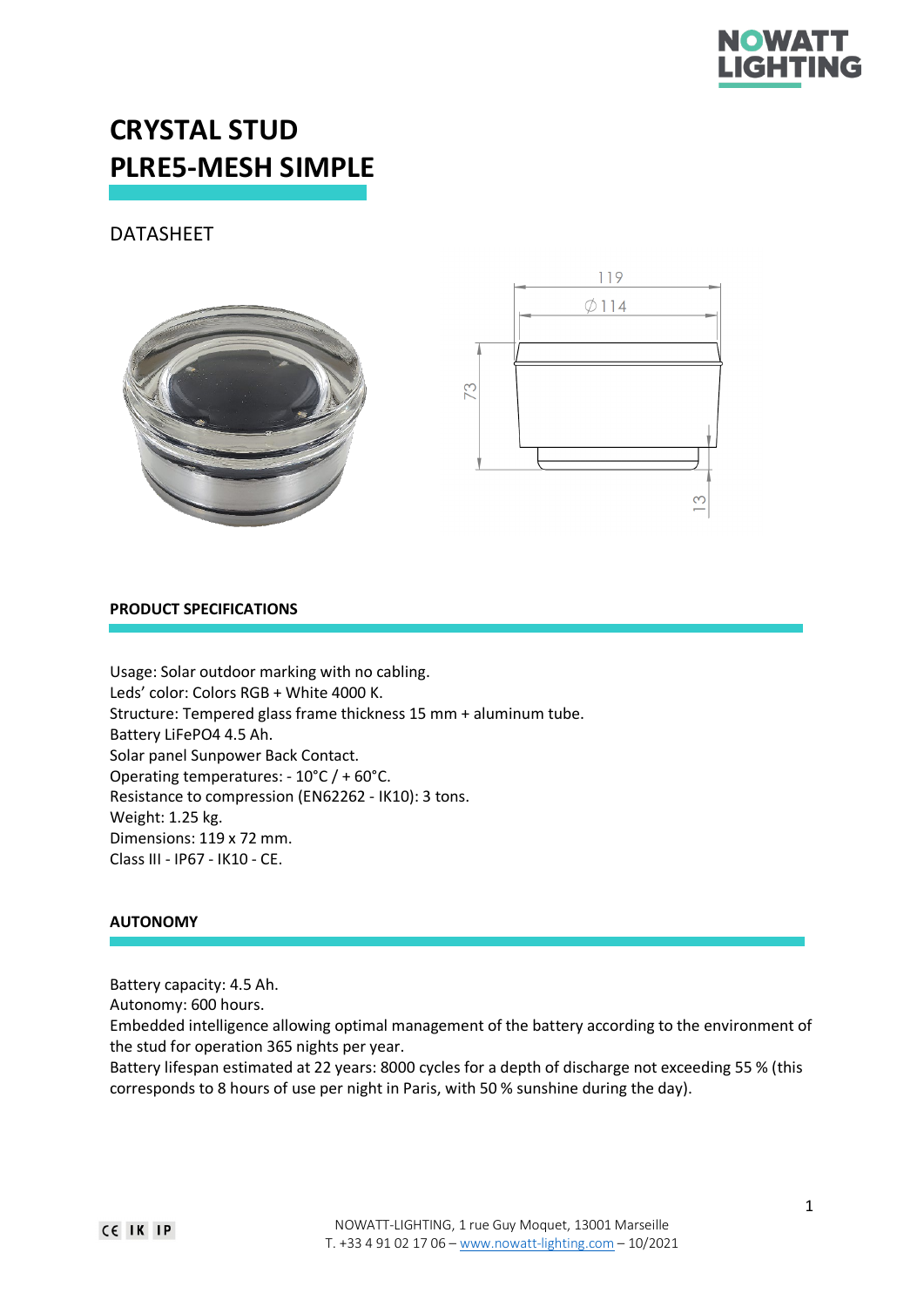

# **CONNECTION**

Implementation of the Mesh scenario in the studs: The setting of the Mesh scenario should be done by the Nowatt Lighting technical team.

Communication among the studs every night during operation: Mesh communication by radio frequency: protocol developed by Nowatt in 868 MHz. Maximum distance between two studs: 5 meters.

Crystal studs PLRE5 can optionally be coupled to a DMX Gateway: see technical sheet of Crystal studs PLRE5-MESH-DMX.

# **FEATURES**

Realization of scenarios requiring synchronization among Crystal studs.

The Crystal studs PLRE5-MESH all precisely light up at the same time each evening. Each stud knows exactly where it is in the Mesh network, and when and how it should light up during the scenario.

The scenarios are developed for each project specifically. There is no standard scenario. Start-up of the pre-programmed scenario with the Nowatt Lighting technical team.

Maximum number of studs per scenario: 254 plots.

Crystal studs PLRE5-MESH can optionally be used as PLRE4. See the datasheet of Crystal stud PLRE4. CAUTION: The use of PLRE5-MESH in a PLRE4 operating mode overwrites any MESH scenario implemented in the Crystal studs.